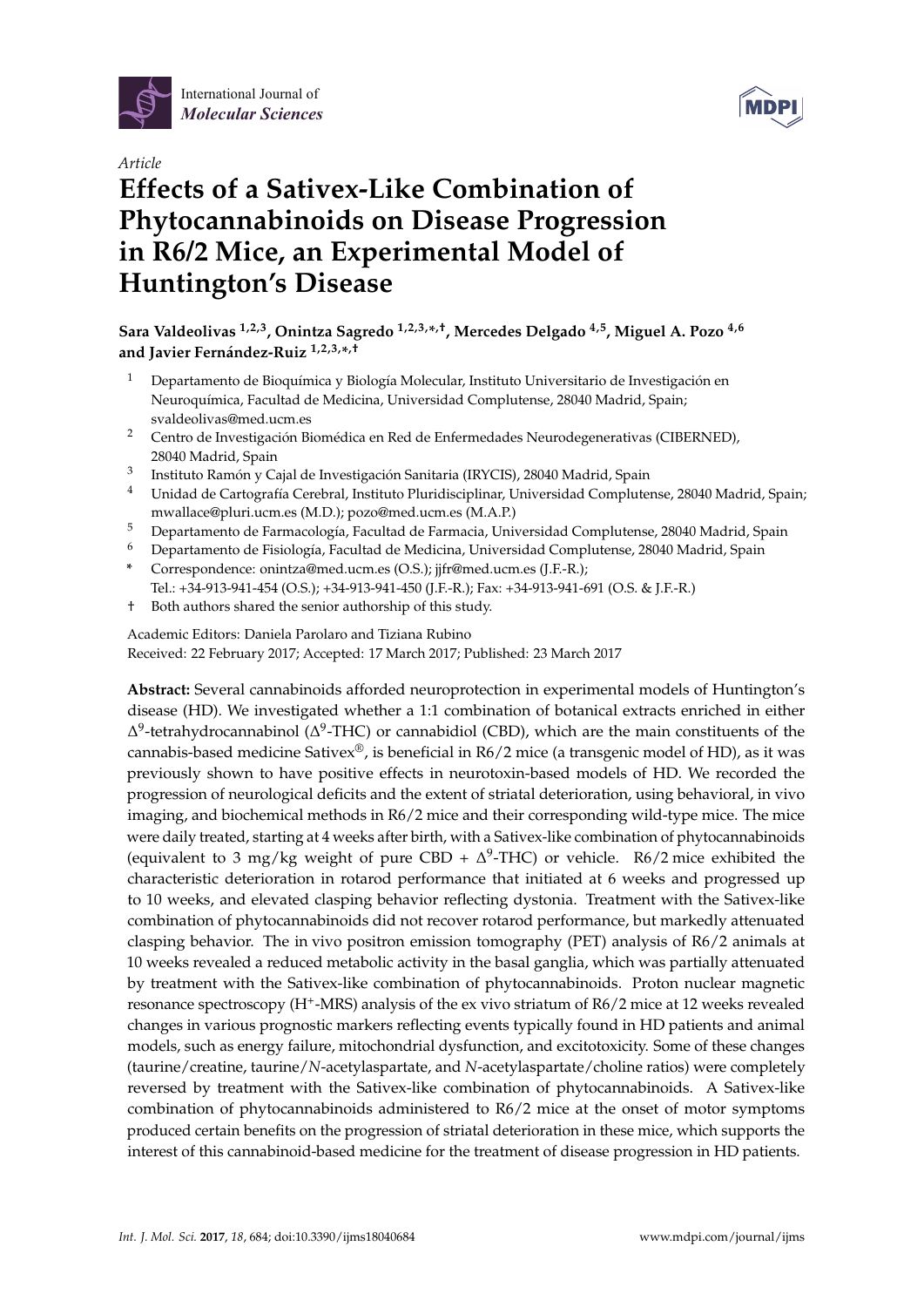Keywords: phytocannabinoids; cannabidiol; ∆<sup>9</sup>-tetrahydrocannabinol; Huntington's disease; R6/2 mice; basal ganglia; neuroprotection

#### **1. Introduction**

Huntington's disease (HD) is an inherited neurodegenerative disorder characterized by motor alterations (chorea followed by akinesia), but also cognitive dysfunction and psychiatric symptoms [\[1\]](#page-9-0). HD is primarily caused by a mutation in the huntingtin gene consisting of a CAG triplet repeat expansion translated into an abnormal polyglutamine tract in the N-terminus of this protein, which becomes toxic for striatal and cortical neuronal subpopulations [\[2\]](#page-9-1). The available pharmacotherapy to alleviate HD symptoms is poor (e.g., tetrabenazine for chorea), whereas there are no available treatments able to arrest/delay disease progression in HD. In recent years, several compounds (e.g., minocycline, coenzyme Q10, unsaturated fatty acids, inhibitors of histone deacetylases) have been investigated and produced encouraging effects in preclinical studies, but none of the findings obtained in these studies have yet led to the development of an effective medicine [\[3\]](#page-9-2).

Continuing on from an extensive preclinical evaluation using different experimental models of HD, clinical tests are now being performed with cannabinoids [\[4\]](#page-9-3). Such preclinical evaluation demonstrated preservation of striatal neurons by several cannabinoid agonists against different cytotoxic stimuli that operate in HD pathogenesis [\[5](#page-9-4)[,6\]](#page-10-0). These beneficial effects were exerted through multiple mechanisms of action, some of which involve the activation of  $CB_1$  and/or  $CB_2$  receptors and others of which do not. For example, cannabinoids with an antioxidant profile (i.e.,  $\Delta^9$ -tetrahydrocannabinol ( $\Delta^9$ -THC), cannabidiol (CBD), or cannabigerol (CBG)) protected striatal neurons against oxidative injury caused by the mitochondrial complex II inhibitor 3-nitropropionic acid (3NP), and this occurred through effects that were CB<sub>1</sub>/CB<sub>2</sub> receptor-independent [\[7](#page-10-1)[–9\]](#page-10-2). Given its activity at the CB<sub>1</sub> and CB<sub>2</sub> receptors, ∆<sup>9</sup>-THC was also investigated with positive results in other experimental models, for example, R6/2 mice, a transgenic mouse model of HD [\[10\]](#page-10-3). The effects of  $\Delta^9$ -THC in these mice are likely produced through the activation of  $CB_1$  receptors [\[10\]](#page-10-3), but they could also involve the activation of  $CB_2$  receptors, as selective agonists of this receptor type preserved striatal neurons in this genetic model [\[11\]](#page-10-4) and also in malonate-lesioned rats [\[12\]](#page-10-5), a model priming apoptotic death and glia-driven inflammation. Selective agonists of CB<sub>1</sub> [\[10,](#page-10-3)[13\]](#page-10-6) and CB<sub>2</sub> [\[11\]](#page-10-4) receptors also preserved striatal neurons in in vitro or in vivo excitotoxic models, whereas other authors did not find any beneficial effect in R6/1 mice using  $\Delta^9$ -THC, the synthetic agonist HU-210, and the inhibitor of the endocannabinoid metabolism URB597 [\[14\]](#page-10-7).

The data collected from these studies support the interest of evaluating cannabinoids as disease modifiers in HD in patients, but they also suggest that this should be done with a broad-spectrum cannabinoid. As an alternative, a combination of cannabinoids having complementary pharmacological effects would also be adequate. Such a profile can be found in Sativex, a cannabis-based medicine which has been licensed for alleviating specific symptoms (spasticity, pain) in patients affected by multiple sclerosis [\[15](#page-10-8)[,16\]](#page-10-9).  $\Delta^9$ -THC present in Sativex may activate CB<sub>1</sub>/CB<sub>2</sub> receptors and exert receptor-independent antioxidant effects, which would be markedly enhanced by CBD also present in Sativex [\[17\]](#page-10-10). A few years ago, we initiated experiments with the Sativex-like combination of these two phytocannabinoids in different animal models of HD. We used those models in which individual cannabinoids had been active [\[7,](#page-10-1)[8,](#page-10-11)[10](#page-10-3)[–13\]](#page-10-6). We worked first with rats subjected to 3NP intoxication [\[18\]](#page-10-12), in which calpain activation and oxidative injury are important cytotoxic mechanisms. In this model, the administration of pure  $\Delta^9$ -THC [\[7\]](#page-10-1) or pure CBD [\[8\]](#page-10-11) displayed neuroprotective properties. We found that, using the Sativex-like combination of these two phytocannabinoids, striatal neurons were also preserved against the 3NP intoxication and, again, we found that such a neuroprotective effect was  $CB_1/CB_2$  receptor independent [\[18\]](#page-10-12). Next, we conducted similar studies in a second model of HD, rats unilaterally-lesioned with malonate,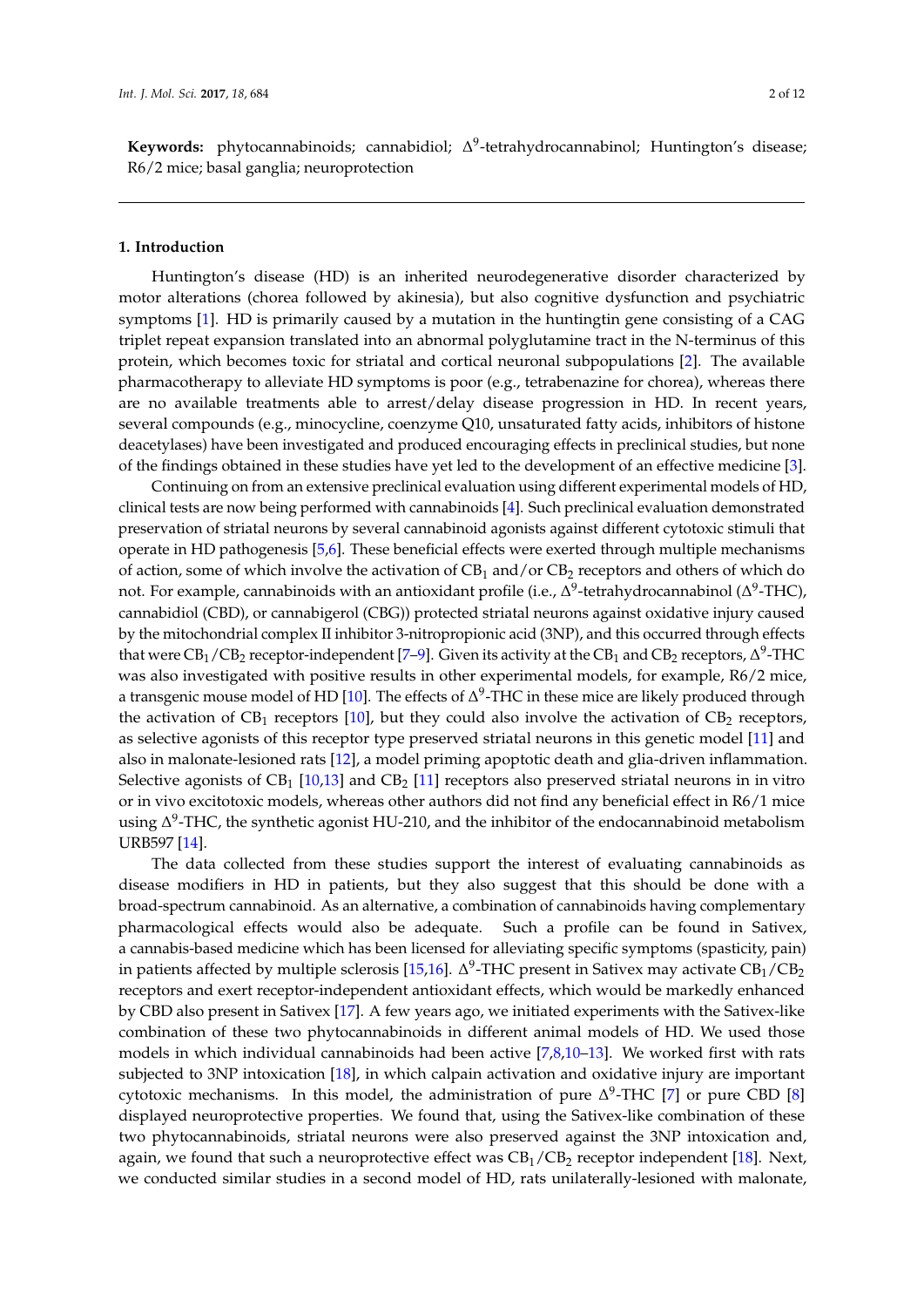in which activation of the apoptotic machinery and glial activation/inflammatory events were responsible for the striatal damage. We had previously described that selectively activating the  $CB_2$  receptor resulted in a reduction of the striatal damage [\[12\]](#page-10-5), whereas this was aggravated after  $CB<sub>1</sub>$  receptor blockade [\[19\]](#page-10-13). The Sativex-like combination of phytocannabinoids also preserved striatal neurons from death caused by malonate, and this effect was dependent on both  $CB<sub>1</sub>$  and  $CB<sub>2</sub>$  receptors  $[20]$ .

These positive effects prompted us to extend our research to transgenic mouse models of HD, specifically the R6/2 mice, which are frequently used for the evaluation of potential neuroprotective compounds that warrant investigation at the clinical level. To this end, we subjected R6/2 mice to daily treatment with Sativex-like combination of phytocannabinoids (equivalent to 3 mg/kg weight of pure CBD +  $\Delta^9$ -THC) or with vehicle. Treatments commenced at 4 weeks and were prolonged up to 12 weeks after birth, the age at which animals were euthanized. The progression of neurological deficits (e.g., rotarod performance) was recorded during the treatment period, whereas additional motor markers (e.g., clasping behavior) were recorded just before animals were euthanized together with the in vivo imaging analysis of local metabolic activity using positron emission tomography (PET). Once euthanized, brains were collected and the striatum dissected and used for ex vivo proton magnetic resonance spectroscopy (H<sup>+</sup>-MRS) analysis, which provides a series of detectable biomarkers reflecting: (i) oxidative damage (e.g., reduced glutation/creatine ratio (GSH/Cre)); (ii) energy failure (e.g., elevated lactate/*N*-acetyl-aspartate ratio (Lac/NAA), reduced NAA/choline ratio (NAA/Cho)); (iii) excitotoxicity (e.g., increased glutamate/NAA ratio (Glu/NAA)); and (iv) other events typically found in HD (e.g., taurine/Cre ratio (Tau/Cre), Tau/NAA ratio, all of them being relatively prognostic for brain integrity/damage) [\[21](#page-10-15)[–26\]](#page-11-0).

#### **2. Results**

#### *2.1. Behavioral Analysis of R6/2 Mice Treated with the Sativex-Like Combination of Phytocannabinoids*

Despite the possibility of differences by gender in disease progression and treatment responses in R6/2 mice, our experiment was conducted exclusively in males to avoid a potential influence of ovarian steroid fluctuations when using females. Compared to wild-type animals, R6/2 mice exhibited a characteristic loss of weight gain that was initiated at 9 weeks of age and deteriorated at 10–11 weeks and up to 12 weeks of age when animals were euthanized (age:  $F(8,200) = 279.1$ , *p* < 0.0001; genotype/treatment: F(2,200) = 4.497, *p* < 0.05; interaction: F(16,200) = 10.64, *p* < 0.0001; Figure [1A](#page-3-0)). This loss of weight has been widely reported in R6/2 mice [\[9](#page-10-2)[,10\]](#page-10-3) and also in other transgenic models of HD [\[27,](#page-11-1)[28\]](#page-11-2). In parallel, there was a deterioration in rotarod performance that was already evident at the age of 6 weeks after birth, then occurring before the loss of weight, and reaching its maximum at the last age analyzed  $(10$  weeks after birth) (age:  $F(5,139) = 21.57$ , *p* < 0.0001; genotype/treatment: F(2,139) = 187.3, *p* < 0.0001; interaction: F(10,139) = 15.30, *p* < 0.0001; Figure [1B](#page-3-0)). The treatment with the Sativex-like combination of phytocannabinoids did not produce any recovery in both rotarod performance and weight gain (Figure [1A](#page-3-0),B). By contrast, the Sativex-like combination of phytocannabinoids was highly effective in attenuating clasping behavior detected in R6/2 mice at the age of 10 weeks ( $F(2,17) = 13.88$ ,  $p < 0.0005$ ; <95% confidence intervals for wild-type mice, and R6/2 animals treated with vehicle or Sativex-like combination of phytocannabinoids were 0, 1.12. and 0.04, respectively; >95% confidence intervals were 0, 2.88, and 1.53, respectively; Figure [1C](#page-3-0)), a response that reflects dystonia and is absent in wild-type animals. The statistical relevance of these differences was confirmed using different post-hoc assays (Student-Newman-Keuls, Tukey, and Bonferroni), all reaching similar statistics.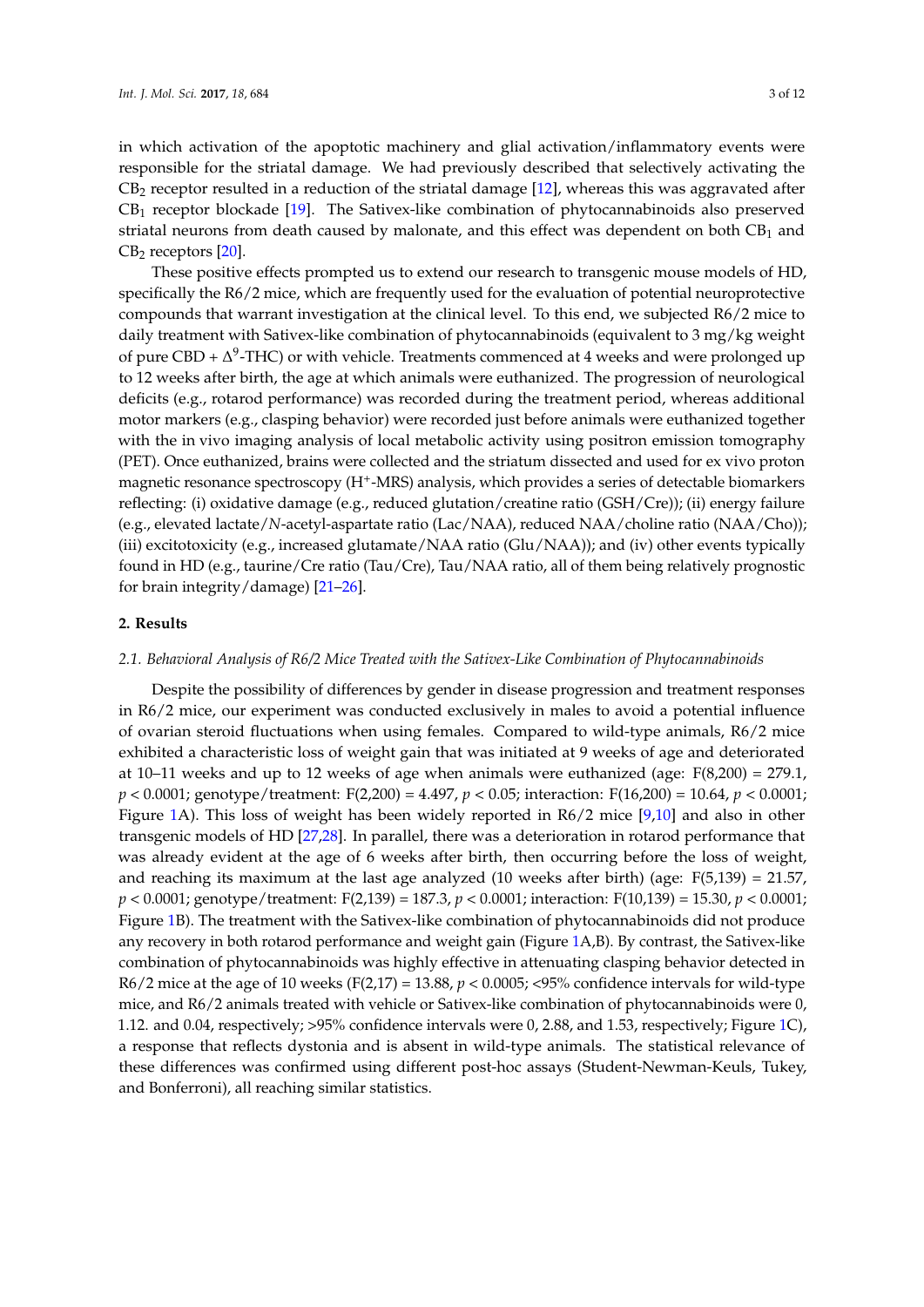<span id="page-3-0"></span>

Figure 1. Weight gain (A), rotarod performance (B), and clasping behavior (C) in R6/2 mice treated from the age of 4 weeks after birth with  $\Delta^9$ -tetrahydrocannabinol ( $\Delta^9$ -THC)- and cannabidiol (CBD)-enriched  $\epsilon$  is a sense of the sative ratio  $\epsilon$  of  $\epsilon$  in a Sativex ratio 1:1 (4.5 mg/kg equivalent to  $\epsilon$  mg/kg of  $\epsilon$  mg/kg of  $\epsilon$  mg/kg of  $\epsilon$  mg/kg of  $\epsilon$  mg/kg of  $\epsilon$  mg/kg of  $\epsilon$  mg/kg of  $\epsilon$  mg/kg of  $\epsilon$  mg/kg o botanical extracts combined in a Sativex<sup>®</sup>-like ratio 1:1 (4.5 mg/kg equivalent to 3 mg/kg of pure  $CBD + \Delta^9$ -THC), or vehicle (Tween 80-saline), and the corresponding wild-type animals. Details in the text. Values are expressed as means  $\pm$  SEM for six to eight animals per group. Data were subjected to one- (clasping) or two-way (rotarod and weight) analysis of variance followed by the Student-Newman-Keuls test (\*  $p < 0.05$ , \*\*\*  $p < 0.005$  compared with wild-type mice;  $^{***}$   $p < 0.01$ compared to R6/2 mice treated with vehicle).

# *Like Combination of Phytocannabinoids 2.2. In Vivo Imaging Analysis of Regional Brain Metabolic Activity in R6/2 Mice Treated with the Sativex-Like* The PET analysis with [18F]-fluoro-deoxy-glucose ([18F]FDG) of R6/2 mice proved a reduced *Combination of Phytocannabinoids*

The PET analysis with [<sup>18</sup>F]-fluoro-deoxy-glucose ([<sup>18</sup>F]FDG) of R6/2 mice proved a reduced was also evident in the cause of  $\frac{1}{2}$  mice such as the caudate-putate-putament and caudate-putament (F(2,14),  $\frac{1}{2}$  mice such as the caudate-putament and caudate-putament and caudate-putament and caudate-putament metabolic activity in the whole brain at 10 weeks (F(2,14) =  $4.609$ ,  $p < 0.05$ ; Figure [2A](#page-4-0)). Such reduction was also evident in those brain areas more affected in R6/2 mice such as the caudate-putamen (F(2,14) = 4.593,  $p < 0.05$ ; Figure 2B) and the globus pallidus (F(2,14) = 4.794,  $p < 0.05$ ; Figure 2C), but it was also present in the cerebral cortex, cerebellum, amygdala, hypothalamus, and other forebrain regions (data not shown). In all cases, the reduction in regional metabolic activity in the R6/2 mice was attenuated by treatment with the Sativex-like combination of phytocannabinoids (Figure [2A](#page-4-0)–C). In the case of the whole brain, the difference between R6/2 mice treated with vehicle and treated with the Sativex-like combination of phytocannabinoids reached statistical significance (<95% confidence  $1.6 - 11.8 - 12.80$ ,  $1.80 - 12.80$ ,  $1.90 - 12.80$ ,  $1.90 - 12.80$ ,  $1.90 - 12.80$ ,  $1.90 - 12.80$ intervals for wild-type mice, and R6/2 animals treated with vehicle or Sativex-like combination of phytocannabinoids were 12.99, 10.01, and 10.79, respectively;  $>\!\!95\%$  confidence intervals were 18.57, 12.80, and 19.12, respectively; Figure [2A](#page-4-0)), but in the case of the caudate-putamen and globus pallidus, the effect was evident only in the loss of statistical significance when compared to wild-type animals (caudate-putamen: <95% confidence intervals for wild-type mice, and R6/2 animals treated with vehicle or Sativex-like combination of phytocannabinoids were 13.95, 10.19, and 10.52, respectively; >95% confidence intervals were 20.56, 13.56, and 20.27, respectively; Figure [2B](#page-4-0); globus pallidus: <95% confidence intervals for wild-type mice, and R6/2 animals treated with vehicle or Sativex-like combination of phytocannabinoids were 13.98, 10.48, and 10.86, respectively; >95% confidence intervals were 20.53, 13.51, and 20.14, respectively; Figure [2C](#page-4-0)). Effects similar to the caudate-putamen and the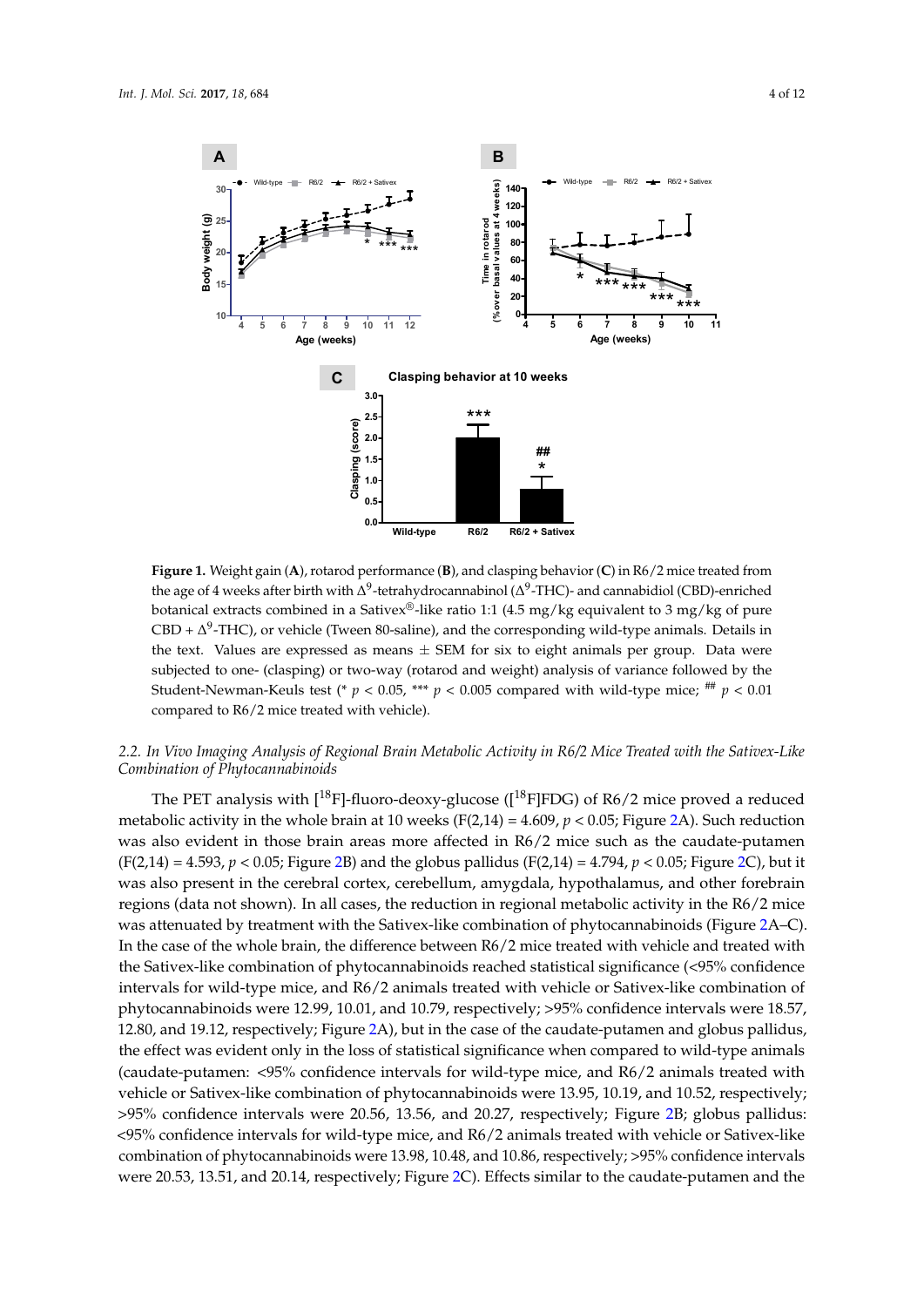globus pallidus by the treatment with the Sativex-like combination of phytocannabinoids were also evident in the cerebellum (data not shown), other Central Nervous System (CNS) structure that has *Int. J. Mol. Sci.* **2017**, *18*, 684 5 of 12 been related to the control of motor activity. In other brain regions (e.g., septum nuclei, amygdala) the differences between R6/2 mice treated with vehicle or with the Sativex-like combination of phytocannabinoids were statistically significant (data not shown), as for the whole brain, but these regions are not related to the control of movement but to emotional and cognitive processes which, although also affected in HD patients, were not reproduced in R6/2 mice. Representative PET images for the three groups investigated are included in Figure [2D](#page-4-0). Representative PET images for the three groups investigated are included in Figure 2D.

<span id="page-4-0"></span>

**Figure 2.** In vivo glucose metabolic rates measured by positron emission tomography (PET) analysis **Figure 2.** In vivo glucose metabolic rates measured by positron emission tomography (PET) analysis in the whole brain (A), caudate-putamen (B), and globus pallidus (C), including representative PET  $\sum_{i=1}^n$  of  $\sum_{i=1}^n$  of  $\sum_{i=1}^n$  microscopic and  $\sum_{i=1}^n$  with  $\sum_{i=1}^n$  with  $\sum_{i=1}^n$  with  $\sum_{i=1}^n$  with  $\sum_{i=1}^n$  with  $\sum_{i=1}^n$  with  $\sum_{i=1}^n$  with  $\sum_{i=1}^n$  with  $\sum_{i=1}^n$  with  $\sum_{i=1}^n$ images in (**D**) of R6/2 mice (at 10 weeks after birth) treated from the age of 4 weeks after birth with ∆<sup>9</sup>-THC- and CBD-enriched botanical extracts combined in a Sativex®-like ratio 1:1 (4.5 mg/kg equivalent to 3 mg/kg of pure CBD +  $\Delta^9$ -THC), or vehicle (Tween 80-saline), and the corresponding wild-type animals. Details in the text. Values correspond to standard uptake value (SUV) and are expressed as means  $\pm$  SEM of five subjects per group and age. Data were subjected to one-way analysis of variance followed by the Student-Newman-Keuls test (\*  $p < 0.05$  compared with wild-type mice;  $2^*$   $p < 0.05$  compared to R6/2 mice treated with vehicle).

# 2.3. H<sup>+</sup>-MRS Analysis of Several Markers of Brain Integrity in R6/2 Mice Treated with the Sativex-Like demonstrated important changes in specific markers of HD pathology. For example, we found an *Combination of Phytocannabinoids*

The H<sup>+</sup>-MRS analysis of the post-mortem striatum of R6/2 animals at 10 weeks after birth demonstrated important changes in specific markers of HD pathology. For example, we found an found by  $\frac{24}{24}$ , and  $\frac{24}{24}$ , and  $\frac{26}{24}$ , and  $\frac{26}{24}$ ,  $\frac{27}{24}$ ,  $\frac{26}{24}$ ,  $\frac{26}{24}$ ,  $\frac{26}{24}$ ,  $\frac{26}{24}$ ,  $\frac{26}{24}$ ,  $\frac{26}{24}$ ,  $\frac{26}{24}$ ,  $\frac{26}{24}$ ,  $\frac{26}{24}$ ,  $\frac{26}{24}$ ,  $\frac{2$ elevation in Lac/NAA ratio (F(2,14) = 10.99,  $p < 0.005$ ; Figure [3A](#page-5-0)), which is an indirect marker of a possible energy deficit and mitochondrial dysfunction due to elevated Lac generation, a result also found by other authors [\[24,](#page-11-3)[25\]](#page-11-4), and/or reduced NAA levels possibly reflecting neuronal dysfunction/damage [\[24\]](#page-11-3). Lowered NAA levels also may reflect mitochondrial dysfunction, as this metabolite is synthesized in mitochondria [\[24\]](#page-11-3). This elevation tended to be reduced, although modestly (without reaching statistical significance) by the treatment with the Sativex-like combination of phytocannabinoids (Figure [3A](#page-5-0)). However, this treatment completely recovered the reduction in NAA/Cho ratio found in R6/2 mice (F(2,12) = 11.62,  $p < 0.005$ ; (<95% confidence intervals for wild-type mice, and R6/2 animals treated with vehicle or Sativex-like combination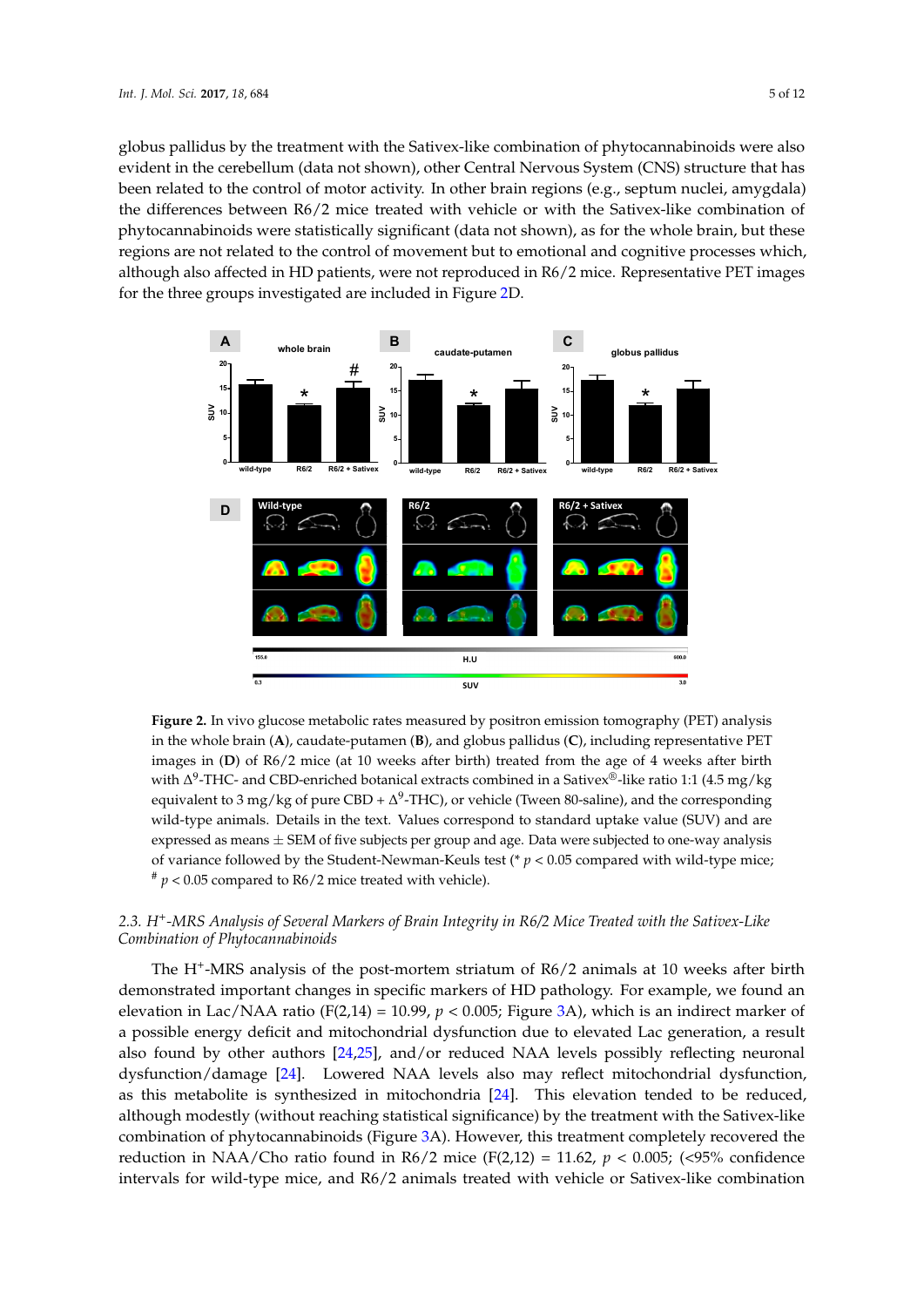of phytocannabinoids were 0.84, 0.55, and 0.88, respectively; >95% confidence intervals were 1.16, 0.72, and 1.26, respectively; Figure [3B](#page-5-0)), which is also a potential predictive marker of energy failure [\[24](#page-11-3)[,25\]](#page-11-4). We also found an elevation in Glu/NAA ratio (F(2,14) =  $24.81$ ,  $p < 0.0001$ ), which potentially reflects excitotoxicity [\[21](#page-10-15)[–23](#page-10-16)[,26\]](#page-11-0), but this response was not altered by the treatment with the Sativex-like combination of phytocannabinoids (Figure [3C](#page-5-0)). The H<sup>+</sup>-MRS analysis also revealed elevated Tau/Cre  $(F(2,14) = 4.572, p < 0.05;$  Figure [3D](#page-5-0)) and Tau/NAA  $(F(2,14) = 30.08, p < 0.0001;$  Figure [3E](#page-5-0)) ratios in R6/2 mice. Elevated Tau levels—presumably reflecting an endogenous protective response, as well as changes in cell volume regulation, and being frequently associated with lower Cre concentrations potentially reflecting reduced energy availability—have been found in HD patients using metabolomic analysis  $[29]$  and in other mouse models of HD  $[26]$ . These changes were attenuated by the treatment with the Sativex-like combination of phytocannabinoids, in particular for Tau/NAA ratio  $\ll$ 95% confidence intervals for wild-type mice, and R6/2 animals treated with vehicle or Sativex-like combination of phytocannabinoids were 0.76, 2.00, and 0.94, respectively; >95% confidence intervals were 1.24, 2.34, and 1.81, respectively; Figure [3E](#page-5-0)) and, to a lesser extent (only losing statistical significance with respect to wild-type mice), for Tau/Cre ratio (<95% confidence intervals for wild-type mice, and R6/2 animals treated with vehicle or Sativex-like combination of phytocannabinoids were nice, and no, 2 dimitate dealer with vender of early time come hadden or physocalitate here one of  $0.70$ , 1.28, and 0.93, respectively; >95% confidence intervals were 1.30, 1.37, and 1.35, respectively; Figure [3D](#page-5-0)). No changes were noted in GSH/Cre ratio  $(F(2,14) = 1.583, ns)$ , potentially reflecting oxidative damage [\[30\]](#page-11-6), in R6/2 mice compared to wild-type animals, which agrees with the poor oxidative stress response described in these mice [\[9\]](#page-10-2); treatment with the Sativex-like combination of phytocannabinoids did not modify this ratio (Figure [3F](#page-5-0)). and 1.26, respectively; Figure 3B), which is also a potential predictive marker of  $\frac{24}{24}$ . potential control the complete of phytocallitiesholds, in particular for fau, i.e.,  $\sigma$ , and  $\sigma$ ,  $\sigma$ , respectively,  $\sigma$ ,  $\sigma$  commence microals were 1.50, 1.57, and 1.55, respectively, like combination of phytocannabinoids did not modify this ratio (Figure 3F).

<span id="page-5-0"></span>

**Figure 3.** Lactate/*N*-acetyl-aspartate (Lac/NAA) (**A**); NAA/ choline (Cho) (**B**); glutamate (Glu)/NAA Figure 3. Lactate/N-acetyl-aspartate (Lac/NAA) (A); NAA/ choline (Cho) (B); glutamate (Glu)/NAA (C); Tau/Cre (D); Tau/NAA (taurine/creatine) (E); and (reduced glutation) GSH/Cre (F) ratios measured by proton nuclear magnetic resonance spectroscopy (H<sup>+</sup>-MRS) analysis in the striatum of R6/2 mice (at 12 weeks after birth) treated from the age of 4 weeks after birth with  $\Delta^9$ -THC- and CBD-enriched botanical extracts combined in a Sativex®-like ratio 1:1 (4.5 mg/kg equivalent to 3 mg/kg of pure CBD +  $\Delta^9$ -THC), or vehicle (Tween 80-saline), and the corresponding wild-type animals. Details in the one-way analysis of variance followed by the Student-Newman-Keuls test (\* *p* < 0.05, \*\* *p* < 0.01, \*\*\* *p* text. Values are expressed as means  $\pm$  SEM of five animals per group. Data were subjected to one-way analysis of variance followed by the Student-Newman-Keuls test (\* *p* < 0.05, \*\* *p* < 0.01, \*\*\* *p* < 0.005 compared with wild-type mice;  $^{+\#}$   $p < 0.01$ ,  $^{+\#}$   $p < 0.005$  compared to R6/2 mice treated with vehicle).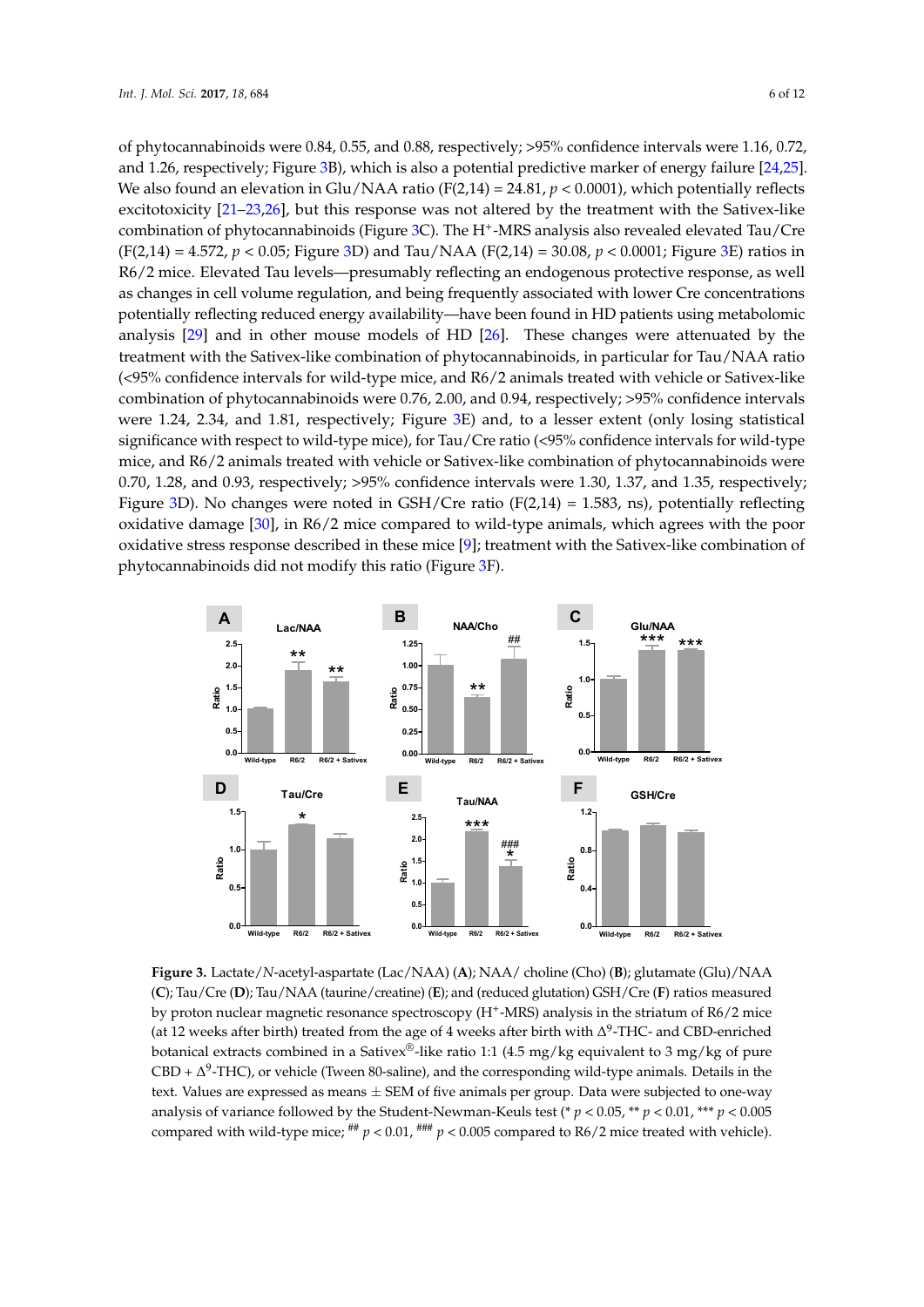#### **3. Discussion**

Only a few clinical studies have been performed to determine whether cannabinoid compounds have beneficial effects in HD [\[31](#page-11-7)[–34\]](#page-11-8). These clinical studies concentrated more on HD symptoms (e.g., choreic movements, behavioral disturbances) rather than on disease progression. Recent animal studies, however, have demonstrated that using a broad-spectrum cannabinoid or, alternatively, combinations of cannabinoids having complementary profiles, it is possible to delay the progression of the disease and to preserve the integrity of striatal neurons, and this has been found in different animal models of HD [\[8](#page-10-11)[–13\]](#page-10-6). Such observations demand new clinical studies directed at testing in patients these disease-modifying properties demonstrated by certain cannabinoids. To provide more support to this idea, we recently demonstrated neuroprotective effects, using the Sativex-like combination of  $\Delta^9$ -THC and CBD botanical extracts, in rats subjected to 3NP intoxication [\[18\]](#page-10-12) and also in malonate-lesioned rats [\[20\]](#page-10-14), two classic experimental in vivo models of HD in which striatal damage is caused by different primary mechanisms (e.g., calpain activation/oxidative injury, apoptosis/gial activation/inflammation, respectively).

In the present study, we used R6/2 mice, a genetic model which is frequently used in the preclinical evaluation of novel therapies for HD because of the rapid disease progression of these animals, and in which different cannabinoids administered individually, including  $\Delta^9$ -THC but not CBD, were shown to be active [\[10](#page-10-3)[,11\]](#page-10-4). Our results suggest certain benefits with the Sativex-like combination of phytocannabinoids in R6/2 mice in line with those observed in neurotoxin-based models [\[18,](#page-10-12)[20\]](#page-10-14). In our hands, the mixture of both phytocannabinoids attenuated clasping behavior, which represents a classic motor symptom found in these mice, although it was inactive against the progressive worsening in rotarod performance. This lack of Sativex benefits in mouse rotarod performance was relatively surprising, as we have previously found that this parameter, being markedly reduced in R6/2 mice, was attenuated by the treatment with pure  $\Delta^9$ -THC [\[10\]](#page-10-3). In our opinion, it is not a problem of insufficient dose, as we have preliminary and unpublished data indicating that higher doses (5 and 10 mg/kg) for the Sativex-like combination of phytocannabinoids led to the same lack of improvement. We do not consider that this improvement may be elicited by increasing the number of subjects in both experimental groups, as they were relatively homogeneous with their progressing lines for the rotarod performance showing a high overlapping. In order to find an explanation it is better to look at other studies that have also described no improvement in rotarod performance but beneficial effects in other behavioral parameters and recovery at the neuropathological level. This was the case of our previous study with the phytocannabinoid CBG, which proved a poor and statistically non-significant recovery in the worsened rotarod response typical of R6/2 mice, but it produced a much more marked reduction in the presence of mutant huntingtin aggregates as well as an increase in different prosurvival factors (e.g., neurotrophins) [\[9\]](#page-10-2). Similar findings derive from a study in R6/1 mice, a similar genetic HD model, although with a less aggressive phenotype due to a shorter CAG repeat length in the transgene, in which authors were unable to find rotarod improvements with  $\Delta^9\text{-}\text{THC}$ , despite some benefits found in other behavioral parameters such as motor responses in exploratory tests [\[14\]](#page-10-7).

The benefits we found in clasping behavior with the Sativex-like combination of phytocannabinoids had a biochemical correlate in the improvement of metabolic activity recorded in the basal ganglia using in vivo imaging PET analysis, as well as in different H<sup>+</sup>-MRS indices, potentially reflecting energy failure and neuronal deterioration. It is true that we did not observe any improvement in excitotoxicity and oxidative stress markers measured with H<sup>+</sup>-MRS with the Sativex-like combination of phytocannabinoids, despite the potential of this combination against both processes. This can be possibly explained by the fact that excitotoxic damage and, in particular, oxidative stress are not particularly relevant cytotoxic processes in R6/2 mice, as found here and as has been described before in other studies [\[9](#page-10-2)[,35\]](#page-11-9). On the other hand, it would have been interesting to have data of animal survival after the treatment with the Sativex-like combination of phytocannabinoids, but this was not possible once the animals were euthanized for collecting tissues for H<sup>+</sup>-MRS analysis.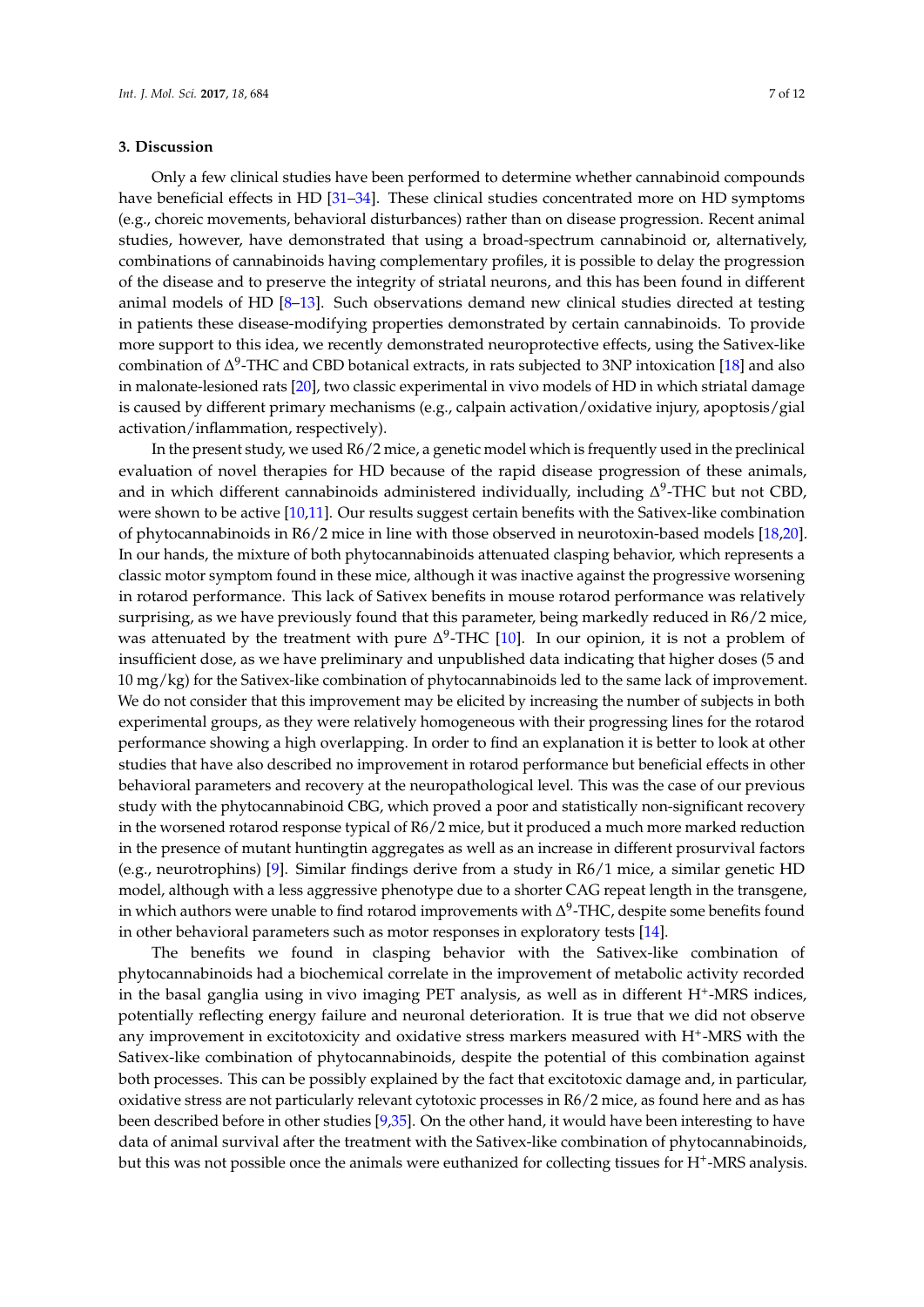Collectively, the improvement in some behavioral and neurochemical parameters that have been found here in R6/2 mice after the Sativex-like combination of phytocannabinoids, together with the data obtained in neurotoxin-based models [\[18](#page-10-12)[,20\]](#page-10-14), fueled the interest in the clinical evaluation of Sativex as a disease-modifying therapy in HD patients. In fact, such clinical evaluation was initiated before our present experiment in R6/2 mice was concluded, and it was derived from the collaboration of a group of Spanish neurologists, GW Pharmaceuticals (the British pharma company that developed Sativex), and various groups of basic researchers including us. The clinical study was developed in a small population of HD patients (all of them early symptomatic), designed as a crossover trial with two different treatment patterns: (i) placebo (12 weeks), washout period (4–6 weeks), and Sativex (12 weeks); and (ii) Sativex (12 weeks), washout period (4–6 weeks) and placebo (12 weeks). The dosing of Sativex<sup>®</sup>/placebo was 12 sprays/day. The primary endpoint was safety of Sativex in HD patients, whereas the secondary endpoint was to obtain any evidence of slower disease progression in the patients during the active treatment phases. We observed that Sativex, in concordance with previous data obtained in control subjects, patients of other pathologies, and laboratory animals (reviewed in [\[36\]](#page-11-10)), was safe in HD patients. However, we were unable to detect any evidence of slower disease progression [\[4\]](#page-9-3). It is possible that the efficacy of Sativex constituents needs periods of treatments longer than the relatively short 12 weeks used in this clinical trial. A similar situation happened with creatine, which was also a very active neuroprotective compound in preclinical studies in HD [\[37](#page-11-11)[,38\]](#page-11-12), but failed when passed to clinical validation [\[39\]](#page-11-13). Authors concluded that the duration of the study was the critical factor as one year, a treatment period longer than in our study with Sativex [\[4\]](#page-9-3), was considered not sufficiently long to have clinically detectable impact in HD patients [\[39\]](#page-11-13). With the aim of progressing in this direction, we are presently designing a novel initiative that will attempt to recruit a higher population of HD patients, to involve different hospitals in Europe, and to work with more than one Sativex dosing regimen and longer treatment periods.

#### **4. Materials and Methods**

#### *4.1. Animals*

R6/2 and wild-type mice, produced from initial breeders obtained from Jax (Jackson Laboratories, Bar Harbor, ME, USA), were housed in rooms with controlled photoperiod (08:00–20:00 light) and temperature (22  $\pm$  1 °C) and with free access to standard food and water. Offspring were genotyped for the transgene containing the mutated huntingtin following a procedure described previously [\[10\]](#page-10-3). Male  $R6/2$  (160  $\pm$  5 CAG repeats) and wild-type animals were used at the age of 4 weeks to record disease progression and basal ganglia deterioration in pharmacological studies using a Sativex-like combination of phytocannabinoids. All experiments were conducted according to local and European rules (directive 86/609/EEC) and approved by the "Comité de Experimentación Animal" of our university (CEA-UCM 56/2012; 8 March 2012).

#### *4.2. Treatments and Sampling*

Animals included in our pharmacological studies were treated with the 1:1 combination of botanical extracts enriched with either ∆ $^9$ -THC, kindly provided by GW Research Ltd., Cambridge, UK ( $\Delta^9$ -THC botanical extract contained 69.6%  $\Delta^9$ -THC, 0.3% CBD, 0.9% CBG, 0.9% cannabichromene, and 1.9% other phytocannabinoids) or CBD, also provided by GW Research Ltd., Cambridge, UK (CBD botanical extract contained 64.3% CBD, 2.3%  $\Delta^9$ -THC, 1.1% CBG, 3.0% cannabichromene, and 1.5% other phytocannabinoids). The total dose of cannabinoid administered was always 4.5 mg/kg (equivalent to 3 mg/kg of pure CBD +  $\Delta^9$ -THC), a dose within the range of effective doses of both compounds when they were administered in pure form in this and other experimental models of HD [\[10–](#page-10-3)[13\]](#page-10-6), and also close to the clinical uses of Sativex [\[4,](#page-9-3)[36\]](#page-11-10). This was also close to the doses used in our previous studies with Sativex-like combination of phytocannabinoids in other HD models, although these studies used rats instead mice [\[18,](#page-10-12)[20\]](#page-10-14). Cannabinoids were prepared in Tween 80-saline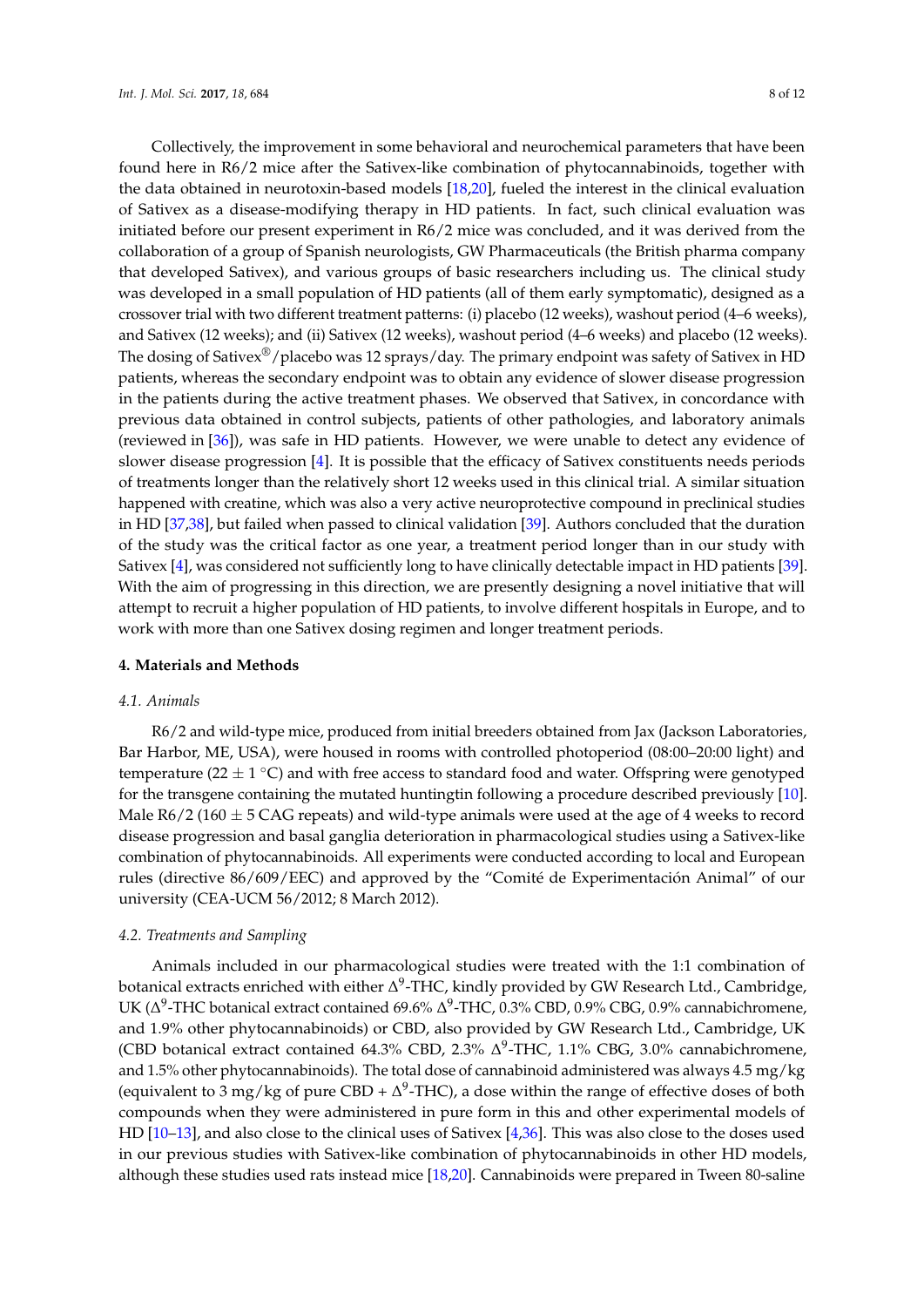solution (1:16) and they were administered intraperitoneally (i.p.). R6/2 mice administered with vehicle, as well as counterpart wild-type animals, were also included in this experiment. To include an additional group of wild-type mice treated with Sativex would have been desirable. However, due to the need to consider the new 3R recommendations on the use of experimental animals and given that previous studies have reported no relevant differences between wild-type animals treated with vehicle or with different cannabinoids  $[9-11]$  $[9-11]$ , such a group was not included in our present study. The treatment was initiated when animals were 4 weeks old (presymptomatic) and was repeated every day up to the age of 12 weeks, the age at which the animals were euthanized after behavioral (rotarod test analyzed weekly, and clasping analyzed at 10 weeks) and in vivo PET imaging (at 10 weeks) analysis. Their brains were rapidly removed and the two striata dissected and stored immediately at -80 °C for subsequent H<sup>+</sup>-MRS analysis. It would have been interesting to detect any possible benefit of the Sativex-like combination of phytocannabinoids on animal survival, but this would have demanded a separate experiment, which was not approved due to ethical concerns. In all experiments, at least six animals were used per experimental group.

### *4.3. Behavioral Recording*

All behavioral tests were conducted prior to drug injections to avoid acute effects of the compounds under investigation, and they were carried out by researchers blinded to the treatment in each animal.

#### 4.3.1. Rotarod Test

We used a LE8200 device (Panlab, Barcelona, Spain), with acceleration from 4 to 40 rpm. over a period of 600 s. After a period of acclimation and training (first session: 0 rpm for 30 s; second and third sessions: 4 rpm for 60 s, with periods of 10 min between sessions) mice were tested on one day every week from week 4 of age, for four consecutive trials, with a rest period of approximately 20 min between trials. The average of the last three trials per day was used for the statistical analysis.

### 4.3.2. Hindlimb Clasping

Mice were suspended by the tail, so that their body dangled in the air facing downward. Hindlimb position was observed with the mice lifted by the tail for 30 s and animals were scored according to the following scale: (i) score  $= 0$  if the hindlimbs are consistently splayed outward, away from the abdomen; (ii) score = 1 if one hindlimb is retracted toward the abdomen; (iii) score = 2 if both hindlimbs are partially retracted toward the abdomen; and (iv) score  $=$  3 if both hindlimbs are entirely retracted and touching the abdomen.

## *4.4. In Vivo Analysis of Glucose Metabolism: [18F]FDG PET Imaging*

To evaluate the regional brain metabolic activity, PET with the radiotracer  $[^{18}F]$ -fluorodeoxy-glucose ( $[^{18}F]FDG$ ) was performed. Briefly, mice were fasted, to minimize the influence of glycemia, for at least 12 h previous to be i.p. injected with approximately 11.1 MBq of  $[^{18}$ F]FDG (Instituto Tecnológico PET, Madrid, Spain). After an uptake period of 45 min, mice were scanned with a small-animal hybrid PET/CT (computed tomography) device (Albira ARS scanner, Oncovision, Valencia, Spain) under 2% isoflurane anesthesia. PET acquisition time was 30 min and it was immediately followed by CT scanning. After reconstruction of the PET and CT images, these were co-registered to a magnetic resonance image (MRI) template for the mouse brain, in which the brain regions were delineated. To this aim, the CT image was first co-registered to the MRI template and the mathematical transformation was saved. Then, this transformation was applied to its own fused PET image. This step allows the right matching of the PET image with the mouse brain MRI template. All these steps were carried out using PMOD 3.0 software (PMOD Technologies Ltd., Zurich, Switzerland). As an index of regional metabolic activity, we used the standard uptake value (SUV), which is currently the most used quantification index using  $[^{18}F]FDG$  PET imaging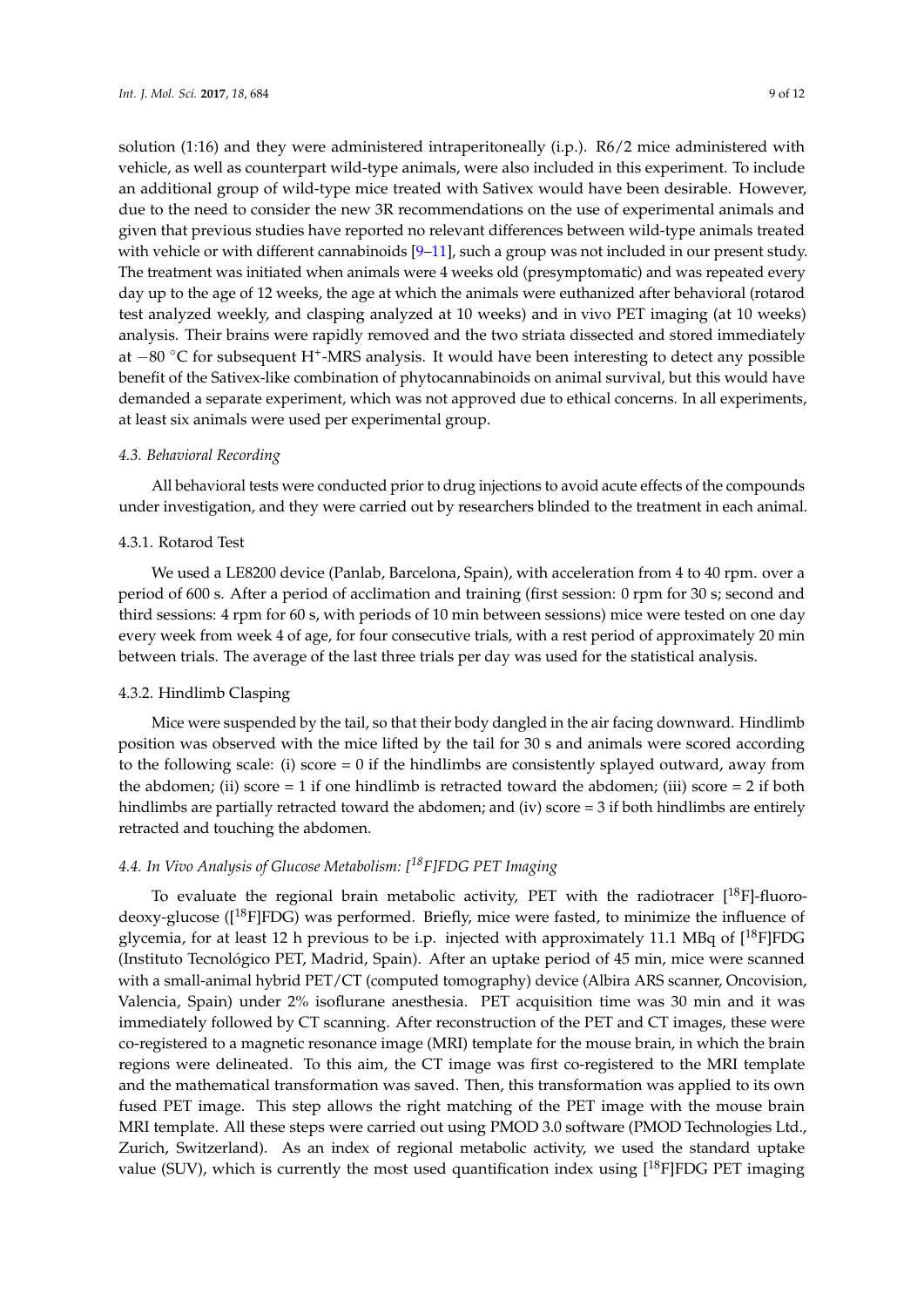for small animals [\[40\]](#page-11-14). It represents the ratio of the regional radioactivity concentration measured by the PET scanner and the actual injected dose (corrected for radiotracer decay at the time of the injection) divided by the animal weight.

### *4.5. Proton Magnetic Resonance Spectroscopy (H<sup>+</sup> -MRS)*

Ex vivo H<sup>+</sup>-MRS analysis has been demonstrated to provide metabolic information with higher sensitivity and spectral resolution than in vivo magnetic resonance spectroscopy [\[21\]](#page-10-15). H<sup>+</sup>-MRS was performed in the MRI Unit of the Instituto Pluridisciplinar (Universidad Complutense, Madrid, Spain) using a Bruker AMX500 spectrometer and following previously described procedures [\[21,](#page-10-15)[22\]](#page-10-17). The spectra generated were analyzed for Lac, NAA, Glu, GSH, Cre, Tau, and Cho, and several ratios were calculated. They are relatively predictive of excitotoxicity (Glu/NAA), energy deficits (Lac/NAA, NAA/Cho), oxidative damage (GSH/Cre), and other HD-acting neurotoxic events (Tau/Cre, Tau/NAA), all being prognostic for brain integrity [\[21–](#page-10-15)[26\]](#page-11-0).

#### *4.6. Statistics*

Data were assessed by one- or two-way ANOVA, followed by the Student-Newman-Keuls, Bonferroni, or Tukey tests as post-hoc assays, as required, using the GraphPad software (version 5.0, GraphPad Software, Inc., La Jolla, CA, USA).

#### **5. Conclusions**

In summary, in line with the promising prospects generated by its beneficial effects in neurotoxin-based models of HD, this study demonstrated that the Sativex-like combination of phytocannabinoids improved some behavioral and neurochemical parameters, but not all, related to the progression of striatal deterioration in R6/2 mice. This provides more evidence in support of its potential for developing a future disease modifying therapy for HD patients, despite the recently failed clinical evaluation of Sativex in a small population of patients. Higher dosage and longer treatments periods may be important to reveal such potentialities in patients.

**Acknowledgments:** This work has been supported by grants from CIBERNED (CB06/05/0089), MICINN (SAF2009/11847) and GW Research Ltd. GW Research Ltd also supplied the phytocannabinoids. These agencies had no further role in study design, the collection, analysis and interpretation of data, in the writing of the report, or in the decision to submit the paper for publication. Authors are indebted to Yolanda García-Movellán for administrative assistance.

**Author Contributions:** Study design: Onintza Sagredo, Miguel A. Pozo, and Javier Fernández-Ruiz; Sample analysis: Sara Valdeolivas, Onintza Sagredo, and Mercedes Delgado (PET analysis); Data interpretation (including statistical assessment): Sara Valdeolivas, Onintza Sagredo, and Javier Fernández-Ruiz; Manuscript draft: Javier Fernández-Ruiz (revised, corrected, and approved by all authors).

**Conflicts of Interest:** The authors have a research agreement with GW Research Ltd., and GW Research Ltd. also funds some of their research.

#### **References**

- <span id="page-9-0"></span>1. Roze, E.; Bonnet, C.; Betuing, S.; Caboche, J. Huntington's disease. *Adv. Exp. Med. Biol.* **2010**, *685*, 45–63. [\[PubMed\]](http://www.ncbi.nlm.nih.gov/pubmed/20687494)
- <span id="page-9-1"></span>2. Zuccato, C.; Valenza, M.; Cattaneo, E. Molecular mechanisms and potential therapeutical targets in Huntington's disease. *Physiol. Rev.* **2010**, *90*, 905–981. [\[CrossRef\]](http://dx.doi.org/10.1152/physrev.00041.2009) [\[PubMed\]](http://www.ncbi.nlm.nih.gov/pubmed/20664076)
- <span id="page-9-2"></span>3. Johnson, C.D.; Davidson, B.L. Huntington's disease: Progress toward effective disease-modifying treatments and a cure. *Hum. Mol. Genet.* **2010**, *19*, R98–R102. [\[CrossRef\]](http://dx.doi.org/10.1093/hmg/ddq148) [\[PubMed\]](http://www.ncbi.nlm.nih.gov/pubmed/20421366)
- <span id="page-9-3"></span>4. López-Sendón Moreno, J.L.; García Caldentey, J.; Trigo Cubillo, P.; Ruiz Romero, C.; García Ribas, G.; Alonso Arias, M.A.; García de Yébenes, M.J.; Tolón, R.M.; Galve-Roperh, I.; Sagredo, O.; et al. A double-blind, randomized, cross-over, placebo-controlled, pilot trial with Sativex in Huntington's disease. *J. Neurol.* **2016**, *263*, 1390–1400. [\[PubMed\]](http://www.ncbi.nlm.nih.gov/pubmed/27159993)
- <span id="page-9-4"></span>5. Pazos, M.R.; Sagredo, O.; Fernández-Ruiz, J. The endocannabinoid system in Huntington's disease. *Curr. Pharm. Des.* **2008**, *14*, 2317–2325. [\[CrossRef\]](http://dx.doi.org/10.2174/138161208785740108) [\[PubMed\]](http://www.ncbi.nlm.nih.gov/pubmed/18781982)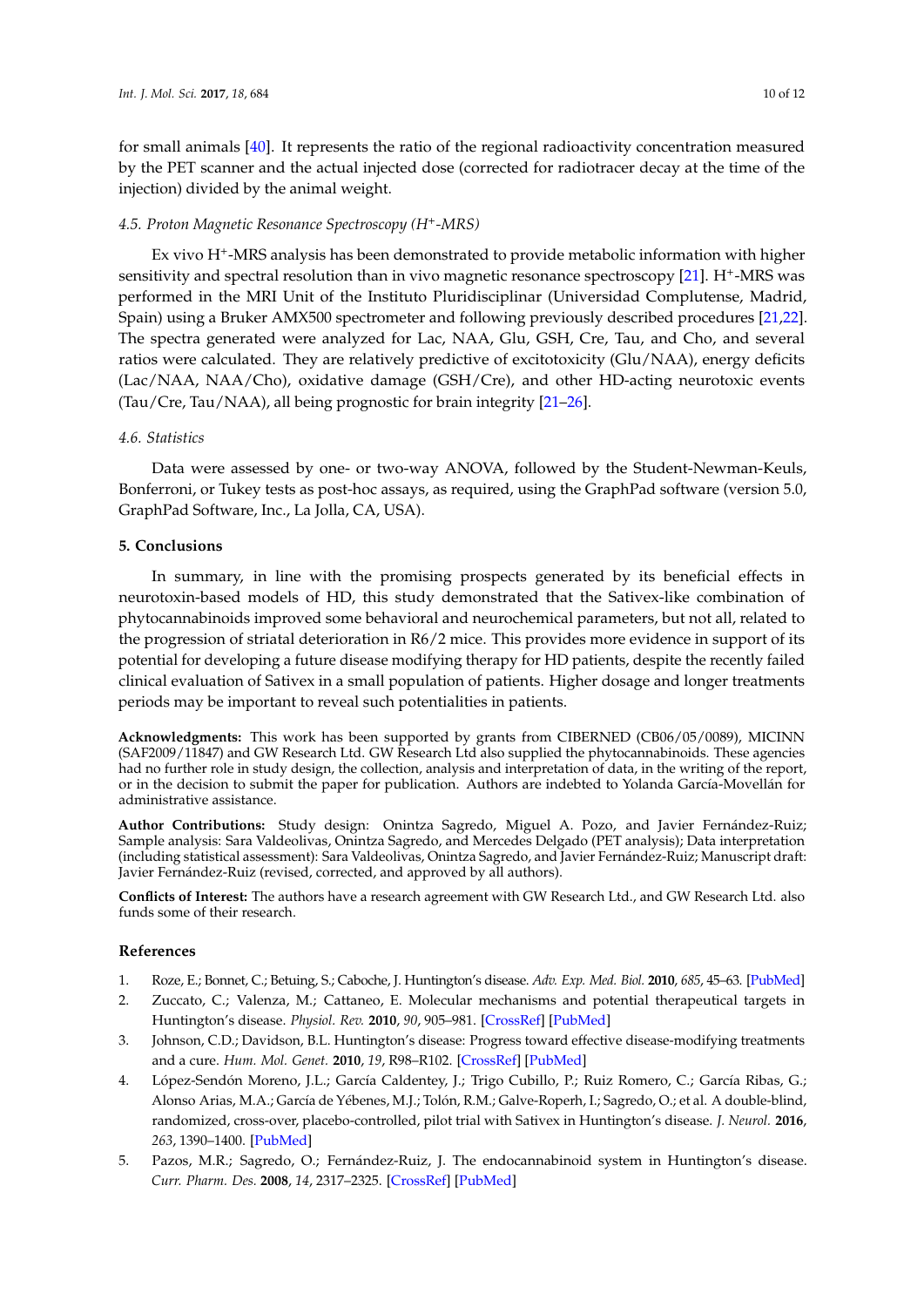- <span id="page-10-0"></span>6. Fernández-Ruiz, J.; García, C.; Sagredo, O.; Gómez-Ruiz, M.; de Lago, E. The endocannabinoid system as a target for the treatment of neuronal damage. *Expert Opin. Ther. Targets* **2010**, *14*, 387–404. [\[CrossRef\]](http://dx.doi.org/10.1517/14728221003709792) [\[PubMed\]](http://www.ncbi.nlm.nih.gov/pubmed/20230193)
- <span id="page-10-1"></span>7. Lastres-Becker, I.; Bizat, N.; Boyer, F.; Hantraye, P.; Fernández-Ruiz, J.; Brouillet, E. Potential involvement of cannabinoid receptors in 3-nitropropionic acid toxicity in vivo. *Neuroreport* **2004**, *15*, 2375–2379. [\[CrossRef\]](http://dx.doi.org/10.1097/00001756-200410250-00015) [\[PubMed\]](http://www.ncbi.nlm.nih.gov/pubmed/15640759)
- <span id="page-10-11"></span>8. Sagredo, O.; Ramos, J.A.; Decio, A.; Mechoulam, R.; Fernández-Ruiz, J. Cannabidiol reduced the striatal atrophy caused 3-nitropropionic acid in vivo by mechanisms independent of the activation of cannabinoid, vanilloid TRPV1 and adenosine A2A receptors. *Eur. J. Neurosci.* **2007**, *26*, 843–851. [\[CrossRef\]](http://dx.doi.org/10.1111/j.1460-9568.2007.05717.x) [\[PubMed\]](http://www.ncbi.nlm.nih.gov/pubmed/17672854)
- <span id="page-10-2"></span>9. Valdeolivas, S.; Navarrete, C.; Cantarero, I.; Bellido, M.L.; Muñoz, E.; Sagredo, O. Neuroprotective properties of cannabigerol in Huntington's disease: Studies in R6/2 mice and 3-nitropropionate-lesioned mice. *Neurotherapeutics* **2015**, *12*, 185–199. [\[CrossRef\]](http://dx.doi.org/10.1007/s13311-014-0304-z) [\[PubMed\]](http://www.ncbi.nlm.nih.gov/pubmed/25252936)
- <span id="page-10-3"></span>10. Blázquez, C.; Chiarlone, A.; Sagredo, O.; Aguado, T.; Pazos, M.R.; Resel, E.; Palazuelos, J.; Julien, B.; Salazar, M.; Börner, C.; et al. Loss of striatal type 1 cannabinoid receptors is a key pathogenic factor in Huntington's disease. *Brain* **2011**, *134*, 119–136. [\[CrossRef\]](http://dx.doi.org/10.1093/brain/awq278) [\[PubMed\]](http://www.ncbi.nlm.nih.gov/pubmed/20929960)
- <span id="page-10-4"></span>11. Palazuelos, J.; Aguado, T.; Pazos, M.R.; Julien, B.; Carrasco, C.; Resel, E.; Palazuelos, J.; Julien, B.; Salazar, M.; Börner, C.; et al. Microglial CB2 cannabinoid receptors are neuroprotective in Huntington's disease excitotoxicity. *Brain* **2009**, *132*, 3152–3164. [\[CrossRef\]](http://dx.doi.org/10.1093/brain/awp239) [\[PubMed\]](http://www.ncbi.nlm.nih.gov/pubmed/19805493)
- <span id="page-10-5"></span>12. Sagredo, O.; González, S.; Aroyo, I.; Pazos, M.R.; Benito, C.; Lastres-Becker, I.; Romero, J.P.; Tolón, R.M.; Mechoulam, R.; Brouillet, E.; et al. Cannabinoid CB2 receptor agonists protect the striatum against malonate toxicity: Relevance for Huntington's disease. *Glia* **2009**, *57*, 1154–1167. [\[CrossRef\]](http://dx.doi.org/10.1002/glia.20838) [\[PubMed\]](http://www.ncbi.nlm.nih.gov/pubmed/19115380)
- <span id="page-10-6"></span>13. Pintor, A.; Tebano, M.T.; Martire, A.; Grieco, R.; Galluzzo, M.; Scattoni, M.L.; Pèzzola, A.; Coccurello, R.; Felici, F.; Cuomo, V.; et al. The cannabinoid receptor agonist WIN 55,212-2 attenuates the effects induced by quinolinic acid in the rat striatum. *Neuropharmacology* **2006**, *51*, 1004–1012. [\[CrossRef\]](http://dx.doi.org/10.1016/j.neuropharm.2006.06.013) [\[PubMed\]](http://www.ncbi.nlm.nih.gov/pubmed/16895732)
- <span id="page-10-7"></span>14. Dowie, M.J.; Howard, M.L.; Nicholson, L.F.; Faull, R.L.; Hannan, A.J.; Glass, M. Behavioural and molecular consequences of chronic cannabinoid treatment in Huntington's disease transgenic mice. *Neuroscience* **2010**, *170*, 324–336. [\[CrossRef\]](http://dx.doi.org/10.1016/j.neuroscience.2010.06.056) [\[PubMed\]](http://www.ncbi.nlm.nih.gov/pubmed/20600638)
- <span id="page-10-8"></span>15. Sastre-Garriga, J.; Vila, C.; Clissold, S.; Montalban, X. THC and CBD oromucosal spray (Sativex®) in the management of spasticity associated with multiple sclerosis. *Expert Rev. Neurother.* **2011**, *11*, 627–637. [\[PubMed\]](http://www.ncbi.nlm.nih.gov/pubmed/21456949)
- <span id="page-10-9"></span>16. Zajicek, J.P.; Apostu, V.I. Role of cannabinoids in multiple sclerosis. *CNS Drugs* **2011**, *25*, 187–201. [\[CrossRef\]](http://dx.doi.org/10.2165/11539000-000000000-00000) [\[PubMed\]](http://www.ncbi.nlm.nih.gov/pubmed/21323391)
- <span id="page-10-10"></span>17. Pertwee, R.G. Emerging strategies for exploiting cannabinoid receptor agonists as medicines. *Br. J. Pharmacol.* **2009**, *156*, 397–411. [\[CrossRef\]](http://dx.doi.org/10.1111/j.1476-5381.2008.00048.x) [\[PubMed\]](http://www.ncbi.nlm.nih.gov/pubmed/19226257)
- <span id="page-10-12"></span>18. Sagredo, O.; Pazos, M.R.; Satta, V.; Ramos, J.A.; Pertwee, R.G.; Fernández-Ruiz, J. Neuroprotective effects of phytocannabinoid-based medicines in experimental models of Huntington's disease. *J. Neurosci. Res.* **2011**, *89*, 1509–1518. [\[CrossRef\]](http://dx.doi.org/10.1002/jnr.22682) [\[PubMed\]](http://www.ncbi.nlm.nih.gov/pubmed/21674569)
- <span id="page-10-13"></span>19. Lastres-Becker, I.; Bizat, N.; Boyer, F.; Hantraye, P.; Brouillet, E.; Fernández-Ruiz, J. Effects of cannabinoids in the rat model of Huntington's disease generated by an intrastriatal injection of malonate. *Neuroreport* **2003**, *14*, 813–816. [\[CrossRef\]](http://dx.doi.org/10.1097/00001756-200305060-00007) [\[PubMed\]](http://www.ncbi.nlm.nih.gov/pubmed/12858038)
- <span id="page-10-14"></span>20. Valdeolivas, S.; Satta, V.; Pertwee, R.G.; Fernández-Ruiz, J.; Sagredo, O. Sativex-like combination of phytocannabinoids is neuroprotective in malonate-lesioned rats, an inflammatory model of Huntington's disease: Role of CB1 and CB2 receptors. *ACS Chem. Neurosci.* **2012**, *3*, 400–406. [\[PubMed\]](http://www.ncbi.nlm.nih.gov/pubmed/22860209)
- <span id="page-10-15"></span>21. Jiménez-Xarrié, E.; Davila, M.; Gil-Perotín, S.; Jurado-Rodríguez, A.; Candiota, A.P.; Delgado-Mederos, R.; Lope-Piedrafita, S.; García-Verdugo, J.M.; Arús, C.; Martí-Fàbregas, J. In vivo and ex vivo magnetic resonance spectroscopy of the infarct and the subventricular zone in experimental stroke. *J. Cereb. Blood Flow Metab.* **2015**, *35*, 828–834. [\[CrossRef\]](http://dx.doi.org/10.1038/jcbfm.2014.257) [\[PubMed\]](http://www.ncbi.nlm.nih.gov/pubmed/25605287)
- <span id="page-10-17"></span>22. Pazos, M.R.; Mohammed, N.; Lafuente, H.; Santos, M.; Martínez-Pinilla, E.; Moreno, E.; Valdizan, E.; Romero, J.; Pazos, A.; Franco, R.; et al. Mechanisms of cannabidiol neuroprotection in hypoxic-ischemic newborn pigs: Role of 5HT1A and CB2 receptors. *Neuropharmacology* **2013**, *71*, 282–291. [\[PubMed\]](http://www.ncbi.nlm.nih.gov/pubmed/23587650)
- <span id="page-10-16"></span>23. Lafuente, H.; Pazos, M.R.; Alvarez, A.; Mohammed, N.; Santos, M.; Arizti, M.; Alvarez, F.J.; Martinez-Orgado, J.A. Effects of cannabidiol and hypothermia on short-term brain damage in new-born piglets after acute hypoxia-ischemia. *Front. Neurosci.* **2016**, *10*, 323. [\[CrossRef\]](http://dx.doi.org/10.3389/fnins.2016.00323) [\[PubMed\]](http://www.ncbi.nlm.nih.gov/pubmed/27462203)